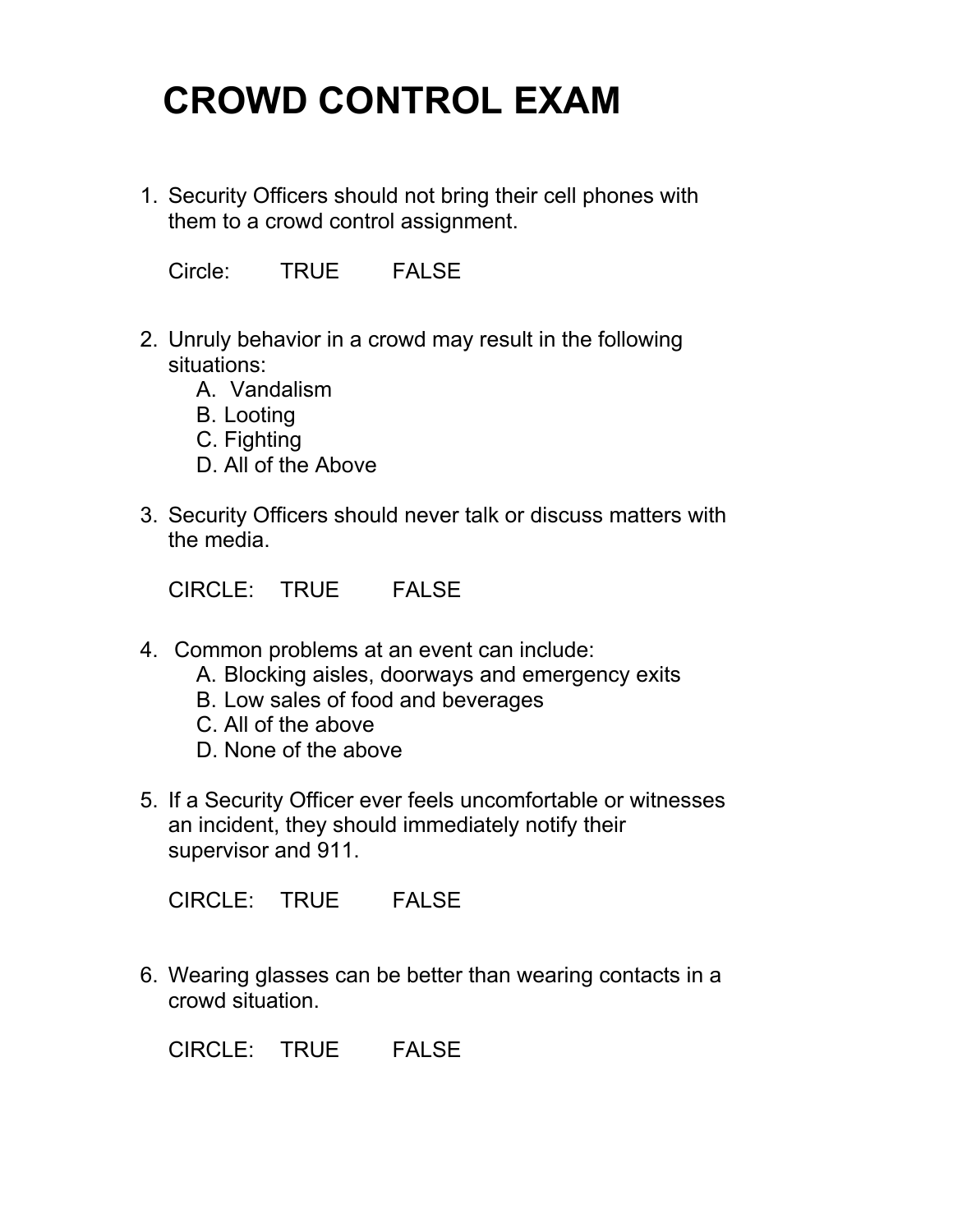- 7. The following behavior should be immediately reported, as it indicates that the crowd scene may become dangerous:
	- A. Aggression
	- B. Overcrowding
	- C. Pushing
	- D. All of the Above
- 8. Which of the following are types of crowd control barriers:
	- A. Barriers
	- B. Fences
	- C. Gates
	- D. A, B and C
- 9. In traffic management, cones are more practical than flares, because they last longer and can cause less injury.

CIRCLE: TRUE FALSE

- 10. Which of the following should be documented with an incident report:
	- A. Property Damage
	- B. Injuries
	- C. Theft
	- D. All of the above